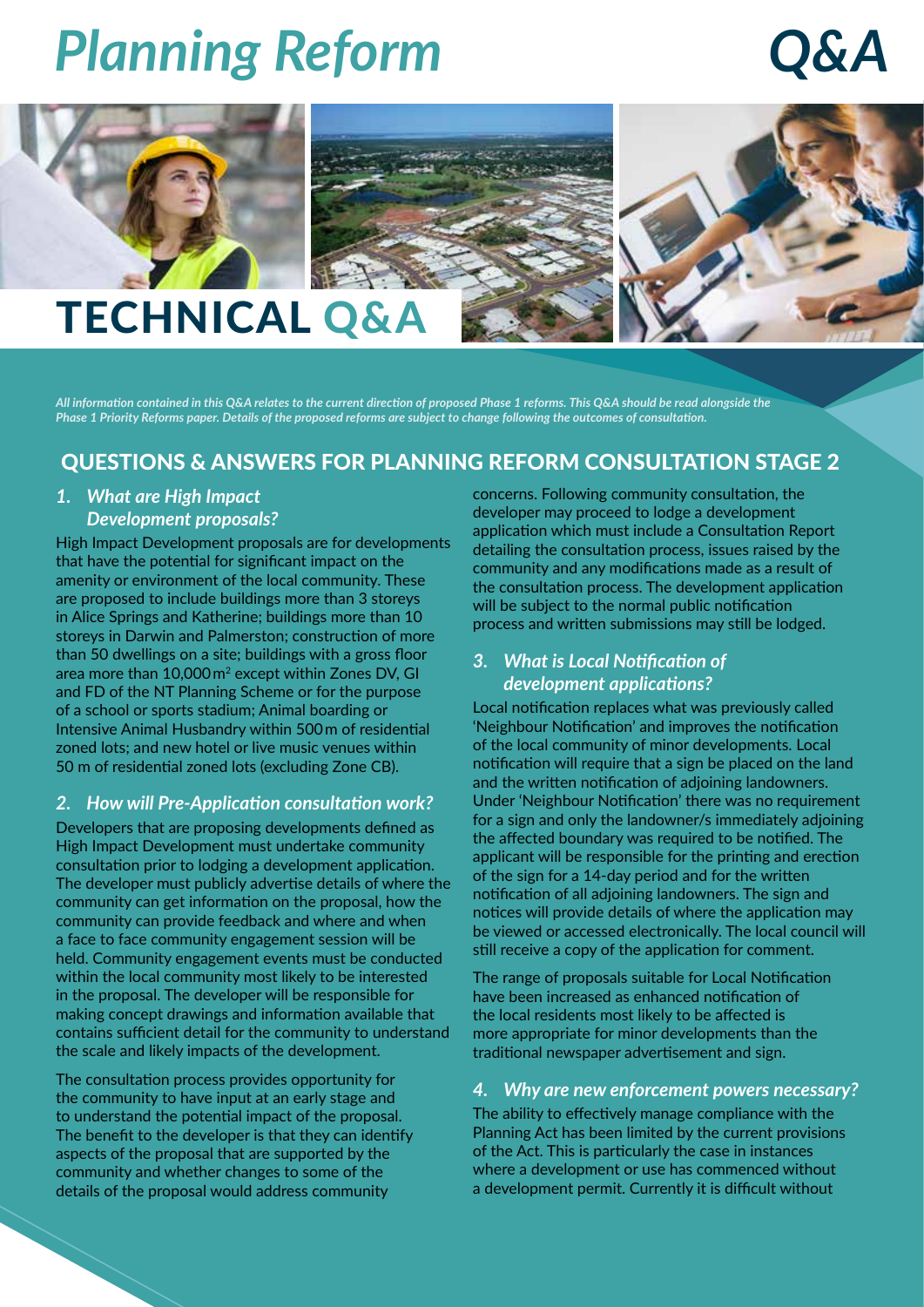### *Q&A*

resorting to Court action to enforce that a landowner must cease a use and rectify any unapproved action taken. The community has a high expectation that the requirements of the Planning Act and Scheme are consistently applied and that when alleged breaches occur these are effectively investigated and that appropriate action is quickly taken by the consent authority.

The introduction of `Enforcement Notices' will allow the consent authority to order that a use or development cease, and also to order that a specified action must be taken. This removes the need to obtain a Court order and improves the time frames to achieve compliance. The proposed changes not only increase the ability of the consent authority to take action, they also include the opportunity for independent review of enforcement decisions taken by the consent authority by the Northern Territory Civil and Administrative Tribunal.

The proposed changes to the role and responsibilities of Authorised Officers will provide them with the necessary powers to conduct investigations and include appropriate safeguards to ensure powers are not abused.

### *5. What changes are proposed for the Development Consent Authority?*

The Development Consent Authority (DCA) is appointed by the Minister to carry out a range of functions including making decisions on development applications. The renaming of the Development Consent Authority to the Development Control Authority will more accurately reflect all of the functions carried out by the DCA and remove any misconception that it exists solely to approve developments.

The consideration of development applications is becoming increasingly complex and it is important that the members of the DCA have the necessary skills to not only undertake assessment of applications but also in the conduct of meetings and community consultation. The introduction of mandatory training for all members prior to participating in meetings will ensure that they have the necessary background knowledge to properly carry out their role.

The introduction of specialist members with professional skills and experience in areas relevant to the assessment of development applications will bring a higher level of scrutiny to the consideration of proposals. The important role of local government nominated members on the DCA as representatives of the local community who bring an intimate knowledge of local issues and constraints to the consideration of applications remains unchanged.

Eligibility to be appointed as Chair of the DCA will be restricted to persons with appropriate legal qualifications and experience in recognition of the positions important role in ensuring the DCA is correctly undertaking its functions.

A Code of Conduct will be introduced for the DCA to ensure that members fully understand their obligations and responsibilities This will ensure that members operate professionally, honestly and ethically at all times. Failure to comply with the Code of may lead to termination of appointment by the Minister.

Further measures to improve the transparency of the DCA are the introduction of the requirement for the minutes to record the voting by each member on development applications and for the provision of an Annual Report which must be tabled in the Legislative Assembly by the Minister.

#### *6. How will signs advising of developments and planning scheme amendments change?*

The existing Yellow for Development and Pink for Planning Scheme Amendment signs will be changed to improve the information available to the public.

Signs will now need to include more information with greater use of graphics such as concept drawings or images, site plans, key information about building height, site coverage and setbacks. The information displayed will depend on the type of proposal and guidelines will be published to set minimum requirements. The use of technology such as QR codes will allow easy access to the detailed information about proposals through hand held devices such as smart phones.

### *7. Will the Minister continue to be solely responsible for making rezoning decisions?*

Yes, the Minister will continue to determine planning scheme amendments including rezoning applications. However, new clear and detailed criteria will be introduced to guide the Minister's decisions by reinforcing the role of policy in achieving the purposes of the Planning Act.

Applicants will also need to address these new criteria when proposing a planning scheme amendment.

### *8. How will access to information about development proposals be improved?*

Information about development proposals needs to be available in new ways that embrace the community's day to day reliance on digital media. It is proposed to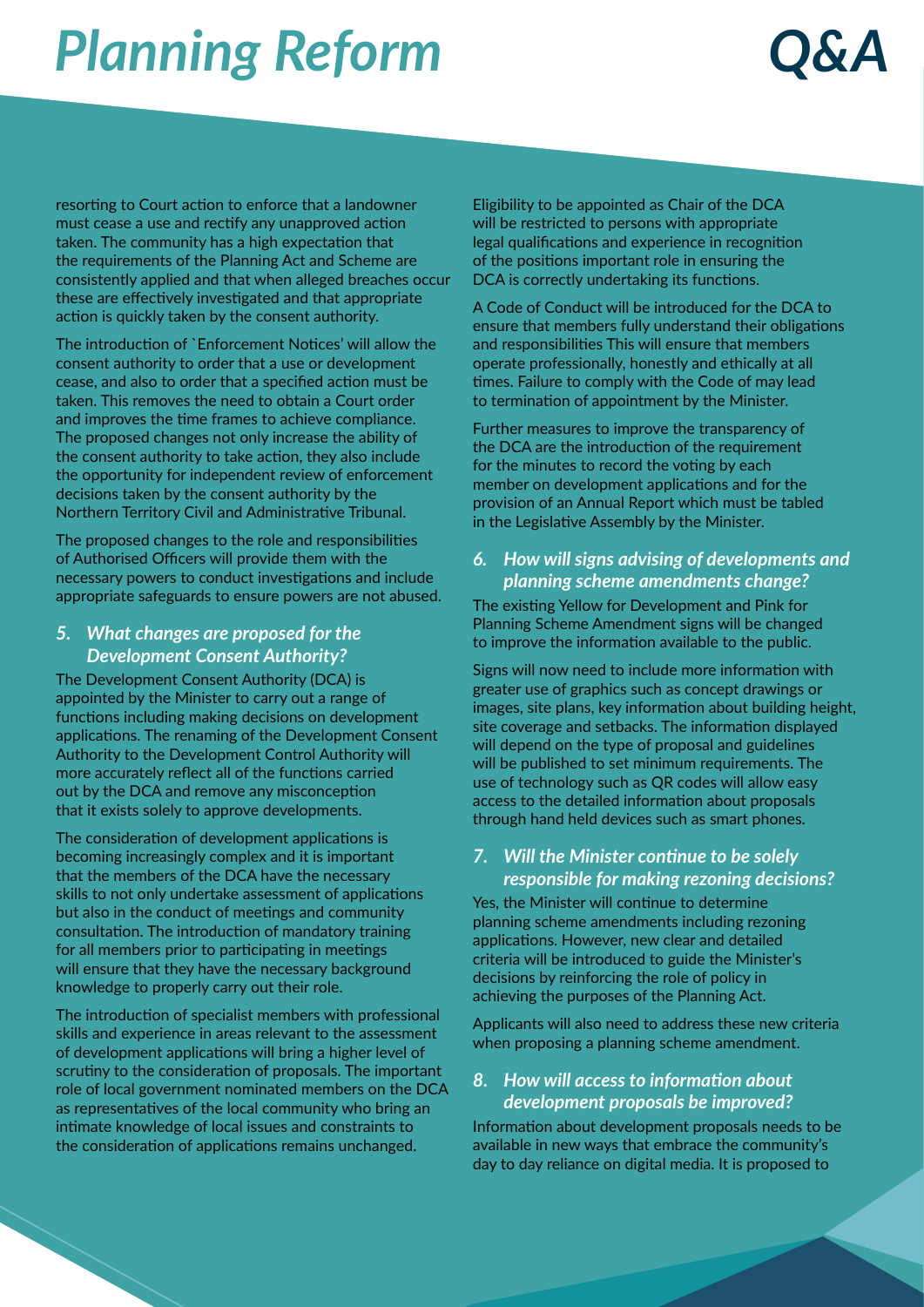### *Q&A*

use social media platforms such as Facebook or mobile applications to display information about development proposals. The public will also be able to register to receive automatic email alerts about development proposals in their neighbourhood or postcode.

As some sectors of the community have limited access or familiarity with electronic systems, information will also continue to be available in traditional print format.

### *9. Has the process for making a submission on a development proposal changed?*

No, written submissions on development applications must still be lodged within 14 days from the commencement of the notification period. Enhancements to our online systems are planned to make it easier for people to lodge a submission via email or through the Development One Stop Shop.

The Development Assessment Services team will be commencing a new procedure where all submitters will be contacted by a Planning Officer to clarify their concerns and to discuss how the issues they have raised will be assessed against the provisions of the Planning Scheme. Following close of the submission period, Planning Officers will now also offer to convene a voluntary meeting between applicants and submitters to provide opportunity for both parties to discuss any concerns and to identify possible solutions.

#### *10. Are any changes to third party appeal rights proposed?*

Yes, it is proposed to extend third party appeal rights to lots within Zone RL (Rural Living) of the NT Planning Scheme. These lots are primarily used for residential purposes with the same high amenity expectation as other residential zones. The existing criteria for rights of appeal for all other zones remain unchanged.

### *11. What changes to Exceptional Development Permits are proposed?*

Exceptional Development Permits (EDPs) will have a default base period of two years introduced unless otherwise specified. Developments approved by an EDP which do not commence within the base period unless granted an extension by the Minister will now lapse. This encourages developments to proceed in a timely manner and ensures that the approval remains relevant to site and policy circumstances.

Reports by the Planning Commission to the Minister on EDPs will now be publicly available to improve the transparency of the assessment process. A further review of EDPs will be undertaken as part of the Phase 2 reforms.

### *12. Why change Existing Use Rights?*

Existing Use Rights are common in planning legislation to protect the continuation of the use of land for any purpose for which it was used immediately before a change in the planning scheme that prohibits such uses. This protects the right of the owner to continue use of the land for an existing purpose. However, the use must not increase beyond the scale and intensity of the original use.

The administration of existing uses currently provides no certainty for the owners who have significant investment and rely on the continuing use for their livelihood nor does it allow effective compliance management. The proposed changes will improve the certainty around the operation of Existing Uses and allow all parties to clearly understand the legitimacy of such uses and the limitations under which they must operate. By introducing that a person can rely on the establishment of an existing use right if they can demonstrate through an application to the consent authority that the use has been carried out continuously for 15 years will allow existing uses to be assessed, registered and more effectively monitored for compliance.

#### *13. How will accountability for planning decisions be increased?*

It is proposed to increase the role of the Northern Territory Civil and Administrative Tribunal (NTCAT) as an independent body that a person may apply to for review of a decision. The additional types of decisions will include;

- Review of an Enforcement Notice issued by the consent authority,
- Refusal of an application for a Compliance Certificate for an Existing Use,
- Deferral of a development application by the consent authority and
- Refusal of an application for an extension of time to provide information to the consent authority.

The Development Consent Authority (DCA) will be required to publish in its Minutes, identify the members vote on development application decision, and provide an Annual Report to the Minister on its activities which must be tabled in the Legislative Assembly.

The NT Planning Commission will be required to develop and publish a community engagement